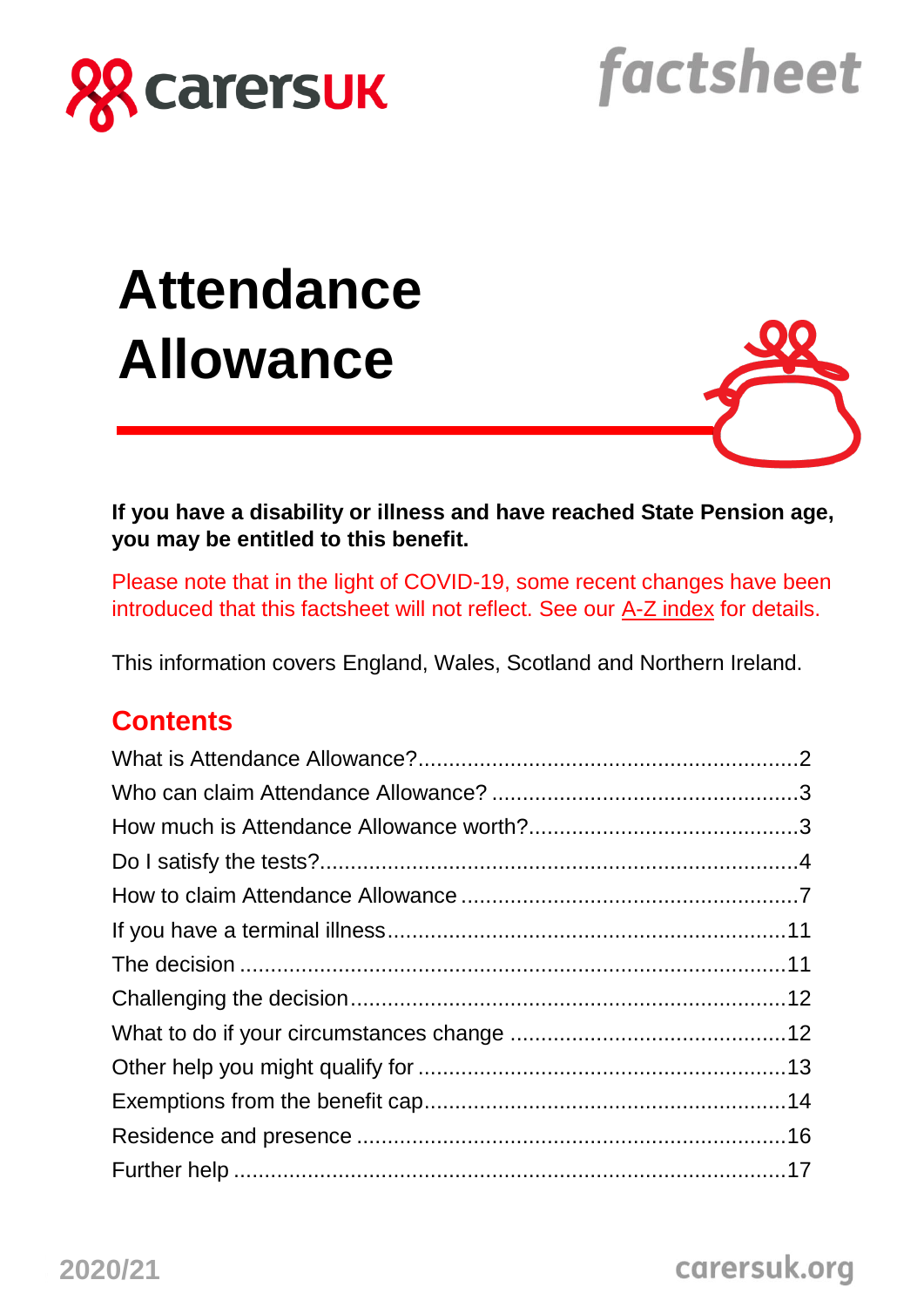# **What is Attendance Allowance?**

Attendance Allowance is a benefit paid to people who have reached their State Pension age and have care needs, to help with the extra costs of long-term illness or disability. Attendance Allowance can be paid regardless of your income, savings or National Insurance contribution record and is a tax-free benefit.

If you are a carer who also has care needs, you can claim Attendance Allowance for yourself and this will not affect your Carer's Allowance. Getting Attendance Allowance does not reduce other benefits; it may even increase them.

If you have a carer, claiming Attendance Allowance may help them to qualify for certain benefits (such as Carer's Allowance). Attendance Allowance may also entitle you and/or your carer to further help with Council Tax.

There are no restrictions on how you can spend your Attendance Allowance. You do not have to spend it on paying for the care that you need. However, your council or trust can take Attendance Allowance into account when calculating how much you might need to pay for any care services you receive.

Attendance Allowance will not apply to you:

- **If you are between 16 and under your State Pension age. You should** claim Personal Independence Payment (PIP) instead
- **If you have reached State Pension age, but are already receiving** Disability Living Allowance (DLA) or PIP.

**Note:** To check when you'll reach your State Pension age, visit [gov.uk/state-pension-age](https://www.gov.uk/state-pension-age)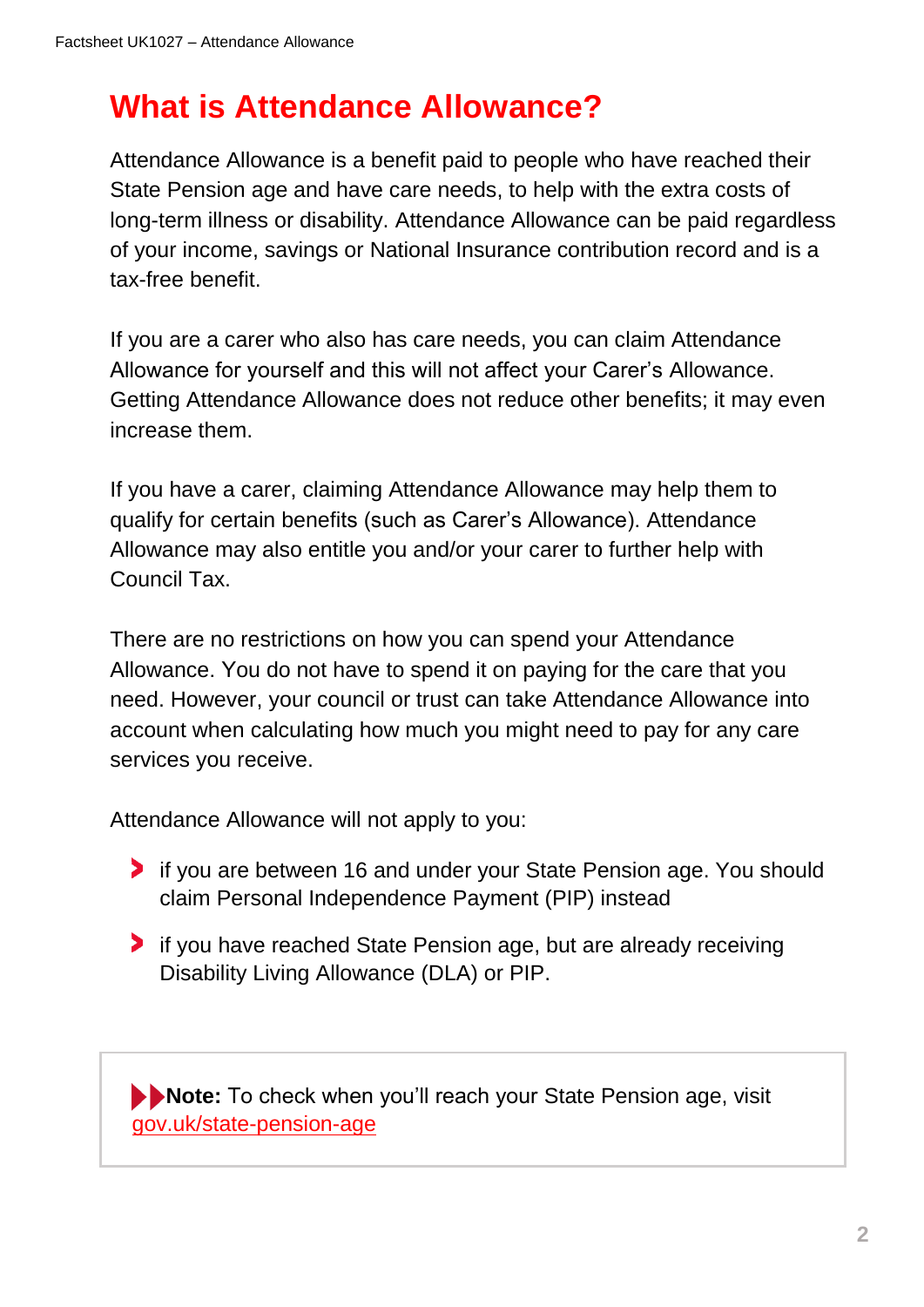# **Who can claim Attendance Allowance?**

To qualify for Attendance Allowance, you must meet all of the following criteria:

- **be over your State Pension age**
- **h** need help looking after yourself because you have a disability or illness
- have had the disability or illness for at least six months (you can make your claim before the six months have passed, but you will not receive any payment until they have)
- **have no immigration conditions attached to your stay in the UK** subject to some exceptions. If you have immigration restrictions on your stay in the UK, claiming benefits may affect your future right to remain in the UK, so seek specialist immigration advice before claiming – you can search for immigration specialists at [find-legal-advice.justice.gov.uk](https://find-legal-advice.justice.gov.uk/) (England, Scotland or Wales) or [www.lawsoc-ni.org/solicitors](https://www.lawsoc-ni.org/solicitors) (Northern Ireland)
- meet the residence and presence conditions.

**Note:** If you are terminally ill there are simpler rules which make it easier to apply – see page 10 for details.

# **How much is Attendance Allowance worth?**

There are two rates of Attendance Allowance:

| Rate   | Amount per week 2020/21 |
|--------|-------------------------|
| Higher | £89.15                  |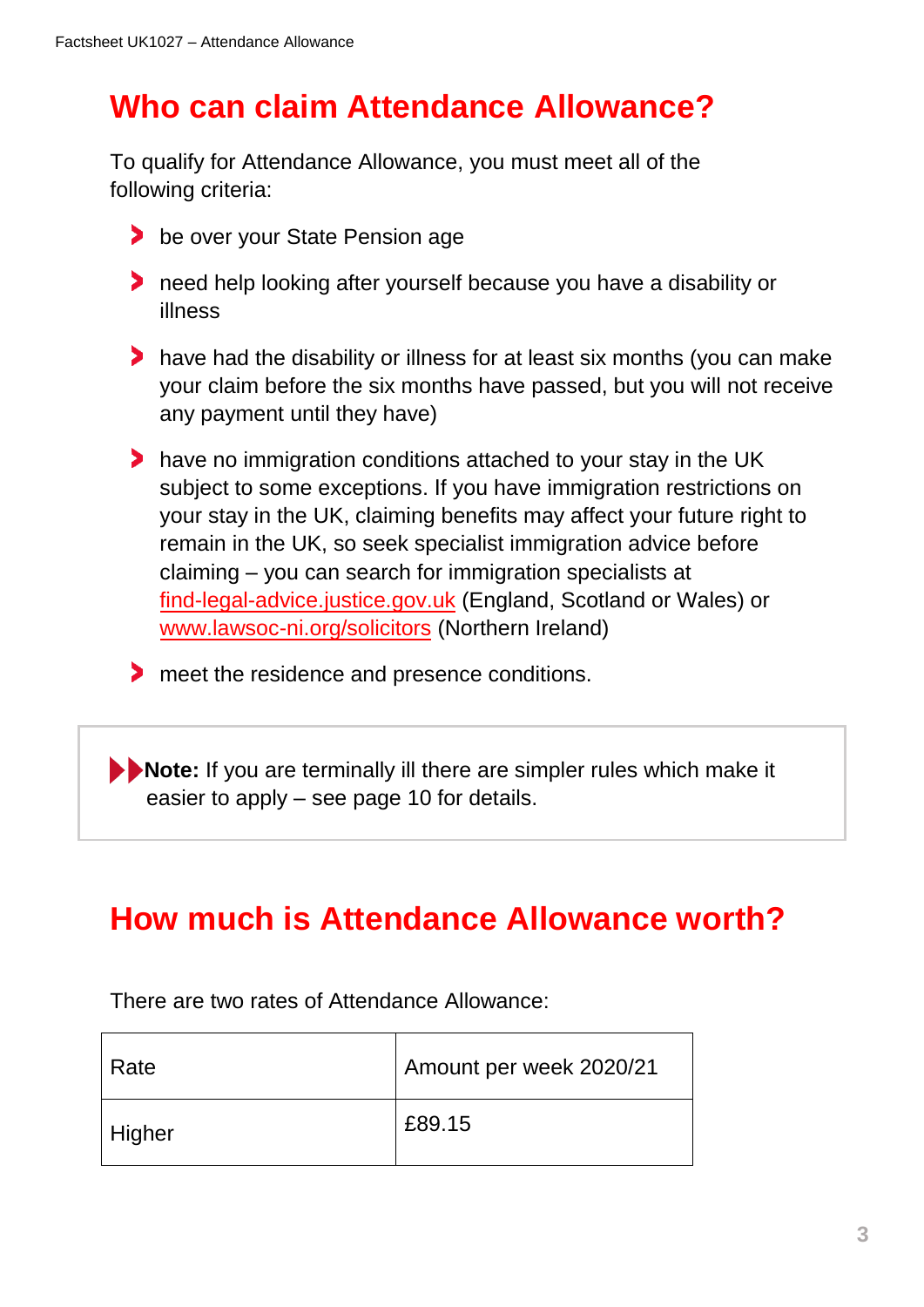| Lower | £59.70 |
|-------|--------|
|       |        |

You will be paid the **higher** rate of Attendance Allowance if you meet one of the following criteria:

- you satisfy both the daytime and night-time tests
- you are terminally ill (someone is classified as terminally ill if they are not expected to live longer than six months).

You will be paid the **lower** rate of Attendance Allowance if:

you satisfy the daytime or night-time test

Specific rules apply for some kidney patients undergoing renal dialysis at least twice per week.

# **Do I satisfy the tests?**

Attendance Allowance can be paid if you need help with your personal care or someone to check that you are okay. The term used for needing help with personal care is attention and the term used for needing someone to check on you is supervision – see pages 5-7 for more information.

**Note:** What matters is that you need either attention or supervision, not whether you are currently getting all the help that you need. So remember to think about the help you need, not just the help that you currently get.

### Daytime test

To satisfy the daytime test you need to show that you reasonably need either one of the following: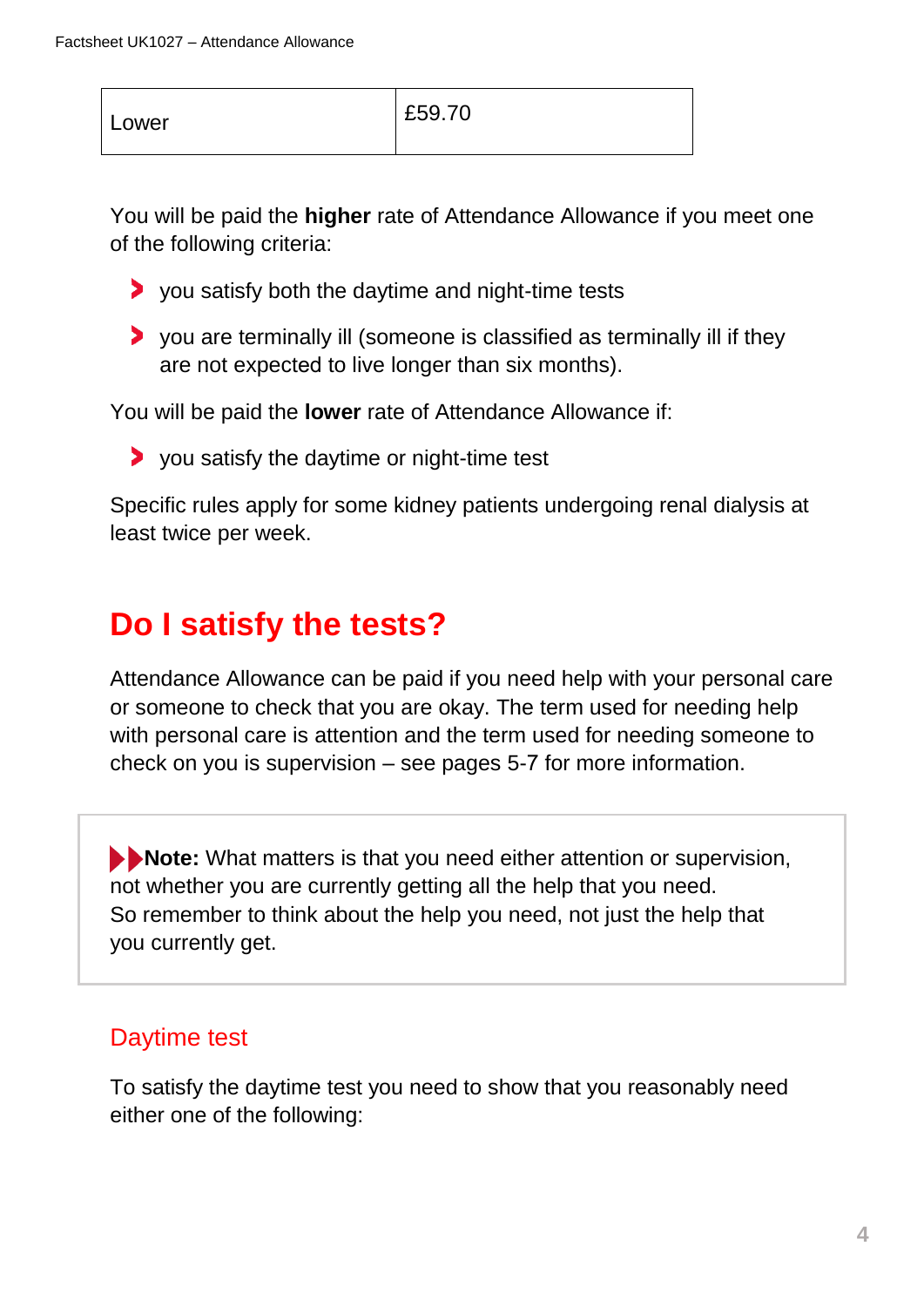- **f** frequent help with personal care throughout the day (ie about three times or more
- someone to check on you continually (ie frequently or regularly) throughout the day to make sure you are safe.

### Night-time test

To satisfy the night-time test you need to show that you reasonably need either one of the following:

- help with personal care at least twice a night, or once a night for at least 20 minutes
- someone to check on you at least twice a night, or once a night for at least 20 minutes, to make sure that you are safe.

**Note:** If no-one is currently helping you with personal care, you may still be accepted as needing help if you have some difficulty coping.

If no-one is currently checking on you, you may still be accepted as needing supervision if you or another person may be placed in danger without it.

### Attention – help with personal care

Personal care needs include help with things like:

- $\blacktriangleright$  getting in and out of a chair
- **bathing and washing**
- **dressing and undressing**
- help with medication and treatment
- **getting in and out of bed and sleeping**
- **Communicating**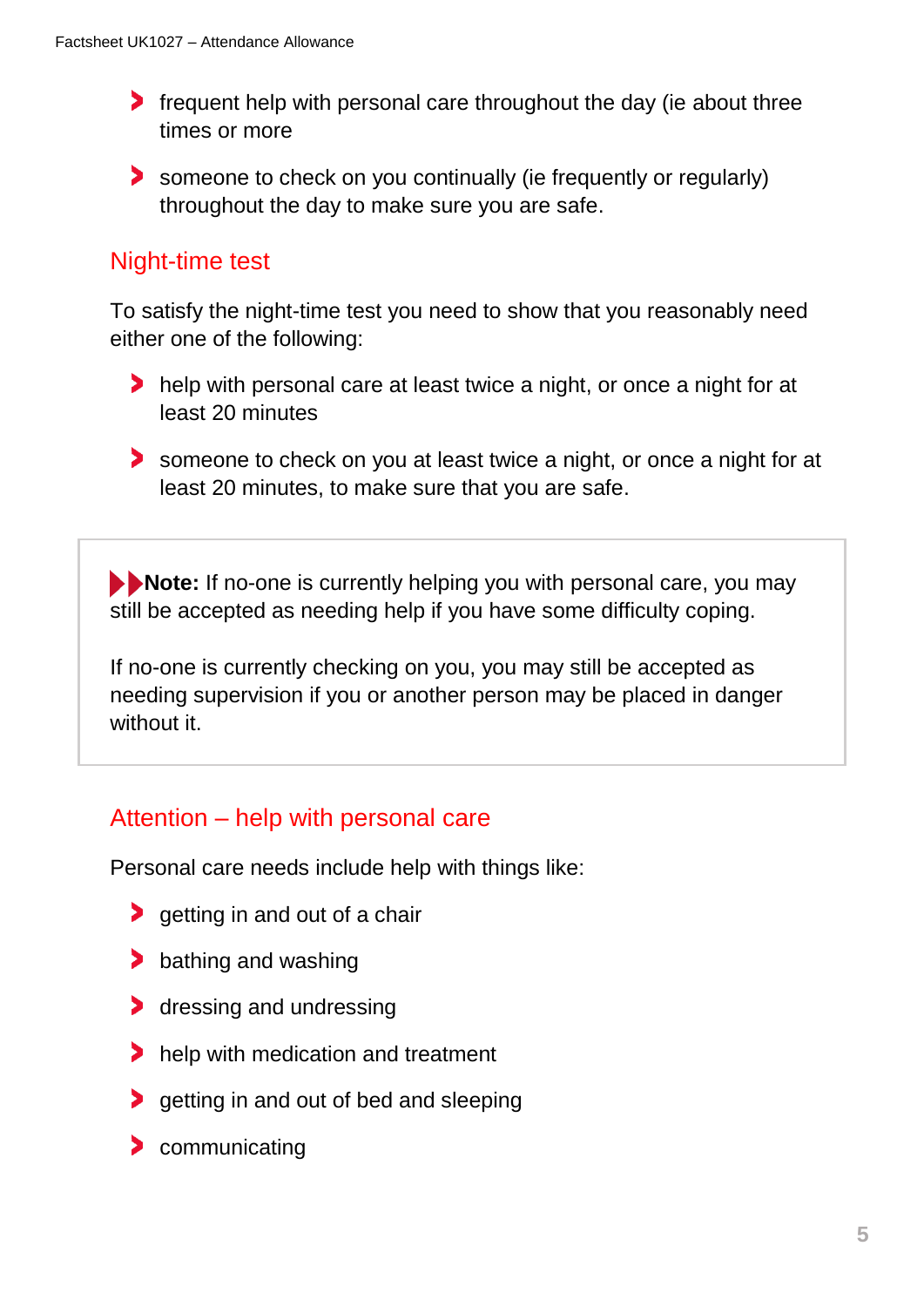- **a** eating and drinking
- > breathing
- **b** using the toilet
- walking around indoors

The help must usually be given in your presence. Here are some examples of the help you may need:

- $\triangleright$  you have arthritis which makes movement difficult you need somebody to help you with daily activities such as getting in and out of bed, washing and dressing, and getting in and out of chairs
- you are profoundly deaf and British Sign Language is your first language – you need an interpreter when communicating without sign language, to interpret spoken announcements, and perhaps also to interpret written English
- you have a mental health problem and you need prompting to look after yourself and to do things such as taking your medication, eating, washing and dressing
- you are visually impaired and need someone to assist in situations such as selecting clothes to wear, using cooking appliances safely and preparing food
- you have a learning disability and need help with activities including managing money, writing letters and looking after your health and your hygiene.

### Supervision – needing someone to check on you

To qualify as needing supervision you must need someone to check on you regularly. The checks must be to avoid a 'substantial danger' to yourself or others due to your disability.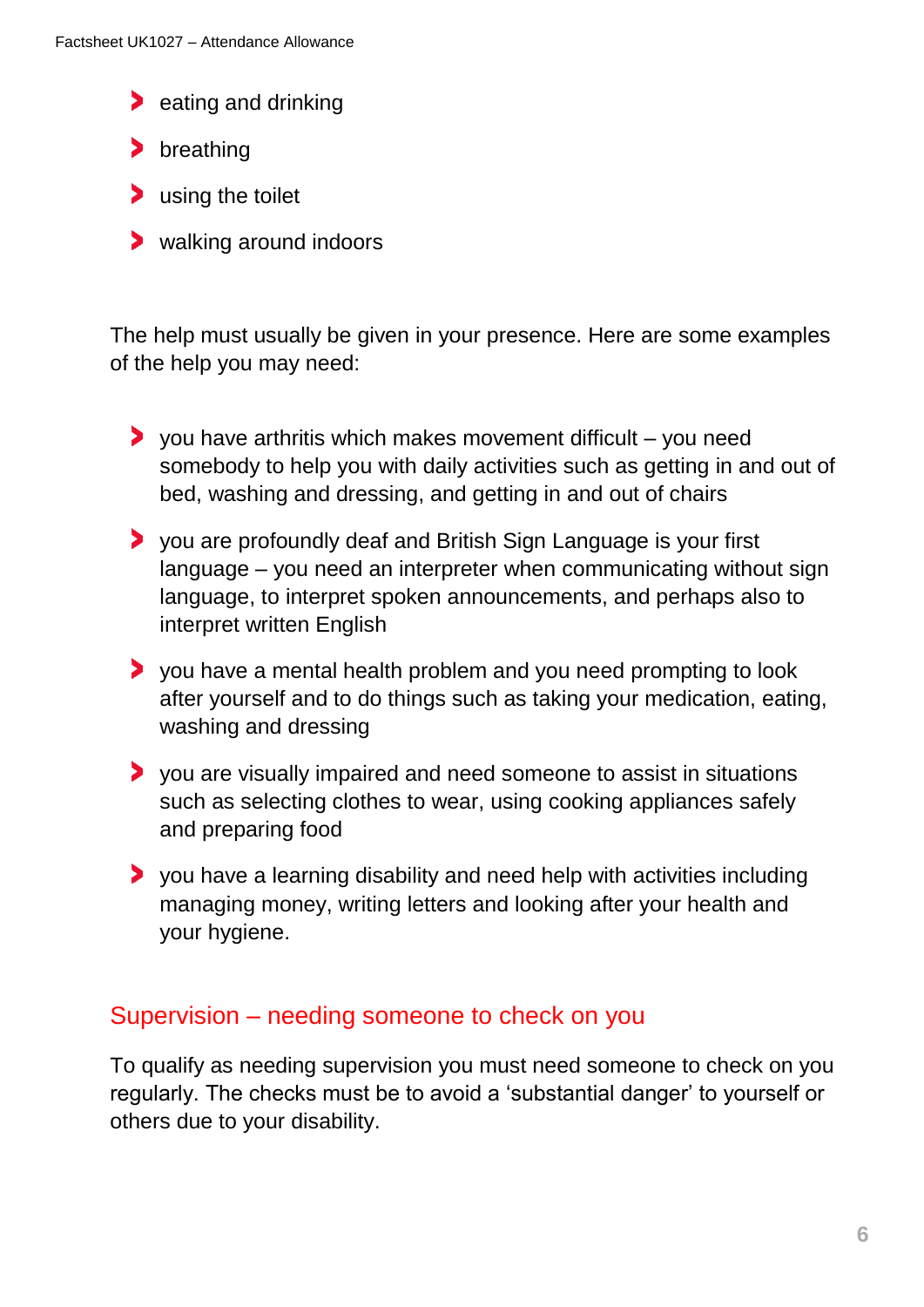For example, you may need such checks if you have memory loss, are in danger of falling, have poor awareness of potential dangers, have serious behavioural problems, lose consciousness or have seizures.

Substantial danger may include situations such as falling, leaving the gas on, self-harm, violence towards others or a serious risk to your health should you be left unsupervised. The potentially dangerous situation does not have to happen frequently, but you must need frequent checks to reduce the chance of harm.

# **How to claim Attendance Allowance**

England, Wales and Scotland

- **Contact the Attendance Allowance Helpline on 0800 731 0122** (textphone 0800 731 0317)
- visit [gov.uk/attendance-allowance](https://www.gov.uk/attendance-allowance) to download a claim form

Northern Ireland

- **Contact Disability and Carers Service on 0800 587 0912** (textphone: 0800 012 1574)
- visit [nidirect.gov.uk/articles/attendance-allowance](https://www.nidirect.gov.uk/articles/attendance-allowance) to download a claim form

If you ask for a claim form by phone, it should be stamped with the date of issue. This is the date from which the benefit will be paid if the claim is successful, providing you return the form within six weeks. If you are not able to complete the form by this date, please let them know and seek advice.

If you download the claim form or get one from a local advice agency, the claim will start from the date the completed form is received.

Read the form and the notes that go with it before you start to complete the form. You can attach pages to the application form if you think there is not enough space to explain the help that you need. Remember to add your name and national insurance number to the extra pages.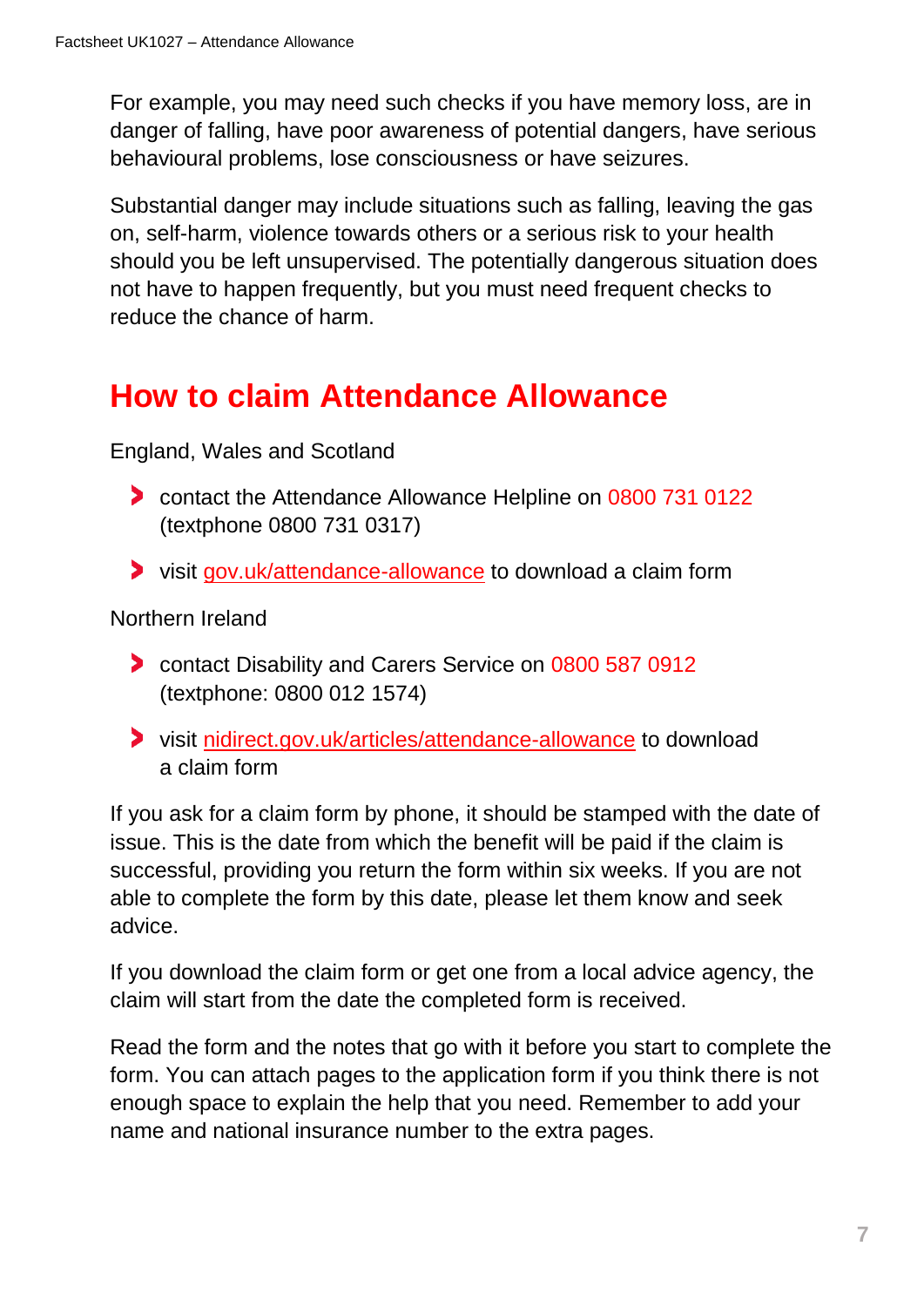### Completing the claim form

- The form is long and complex so take your time to complete it, and remember that you don't have to complete it all in one go.
- It is all of the help you need before completing the claim form.
- Be honest with yourself about how long things take you and if you can do them safely.
- Ask your carer, if you have one, to list all the help they give you to make sure you don't miss anything out.
- Remember that what matters is whether you need the help, not whether you are already getting it.
- Think about the difficulties you have and what type of help you would need to make things easier.
- If you have equipment or adaptations that help you with your daily life explain any help that you need to use them, and any help you need from another person in addition to the equipment and adaptations.
- Keep a diary for a week or so if you are unsure about how much help you need.
- You do not have to need help every day the test is 'most of the time' – if your needs vary from day to day, make a list of the help you need on each day of the week or month, depending on how much the pattern varies.
- Don't just think about what happens on good days get an overall picture of the help you need.
- Explain any falls or accidents you have had.
- Keep a copy of your form.
- You could ask for help to complete the claim form from a local advice agency – see Further Help section for details.

When filling in the form, the aim is to explain how your disability or ill health affects you. The form asks you: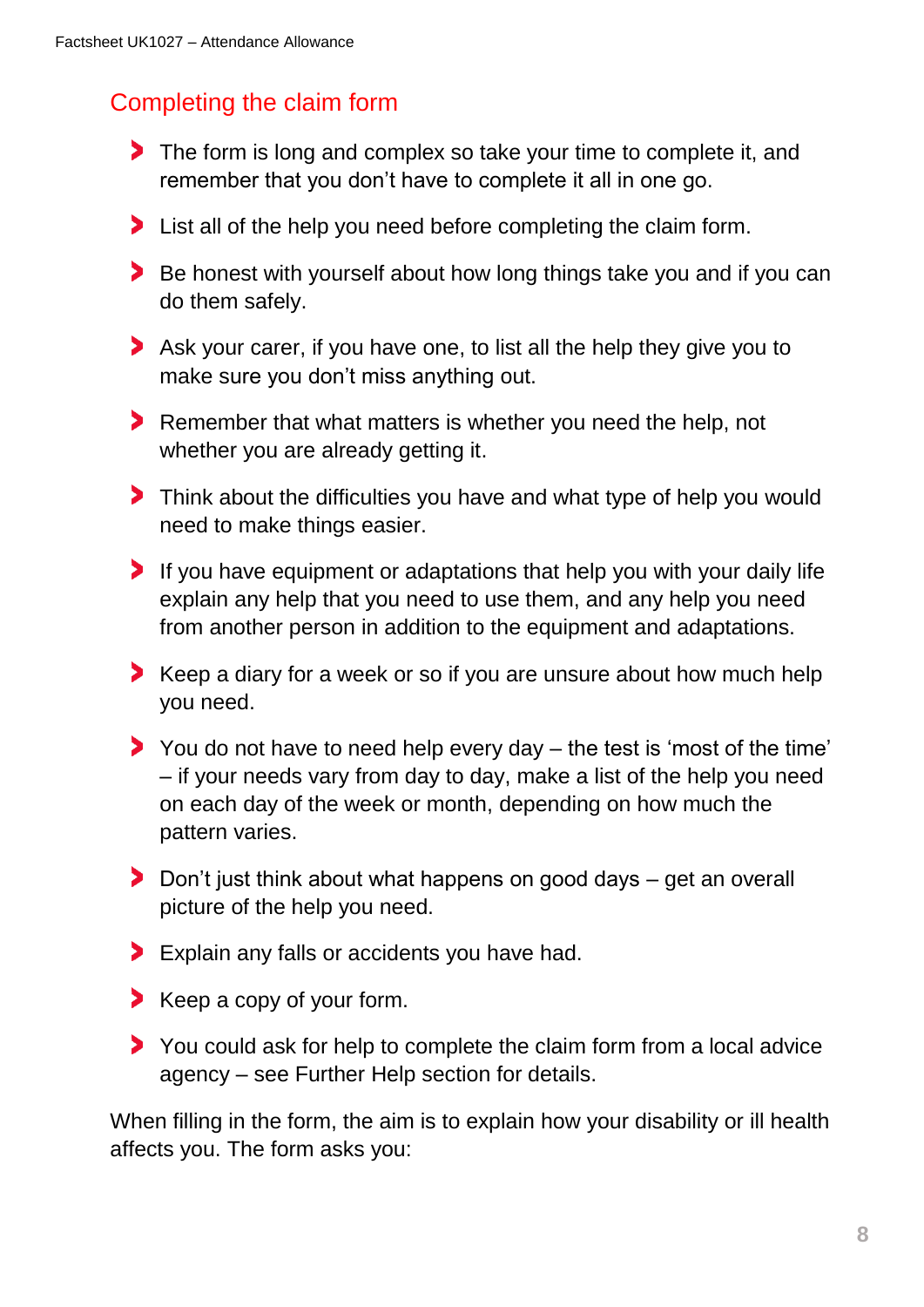**Washing, bathing and looking after your appearance** – do you need help:

- $\Box$  getting in and out of the bath or shower?
- $\Box$  adjusting shower controls?
- $\Box$  shaving or putting on make-up?
- ☐ washing?

### **Going to the toilet** – do you need help:

- $\Box$  adjusting your clothes after using the toilet?
- $\Box$  finding the toilet in unfamiliar places?
- $\Box$  using the toilet during the night?
- $\Box$  changing clothes or bedding if you have an accident?

### **Getting dressed or undressed** – do you need help:

- $\Box$  with fastenings, shoelaces and buttons?
- $\Box$  recognising when your clothes are on inside out?
- $\Box$  putting clothes on or taking them off?

### **Communicating** – do you need help:

- $\Box$  understanding or hearing people, or being understood by them?
- $\Box$  answering the phone?
- $\Box$  reading and writing letters?

### **Mealtimes** – do you need help:

 $\Box$  eating and drinking?

### **Help with medical treatment** – do you need help:

- $\Box$  identifying your tablets?
- $\Box$  reading and understanding instructions about taking medication?
- $\Box$  administering medication or treatment to yourself?
- $\Box$  managing a condition like diabetes?
- $\Box$  recognising whether your condition deteriorates?
- $\Box$  adjusting your hearing aid?
- $\Box$  dealing with the side effects of your medication?

### **Supervision** – do you need someone to watch over you

- $\Box$  in case you have a seizure or pass out?
- $\Box$  because you lack awareness of danger?
- $\Box$  because you could be a danger to yourself or others?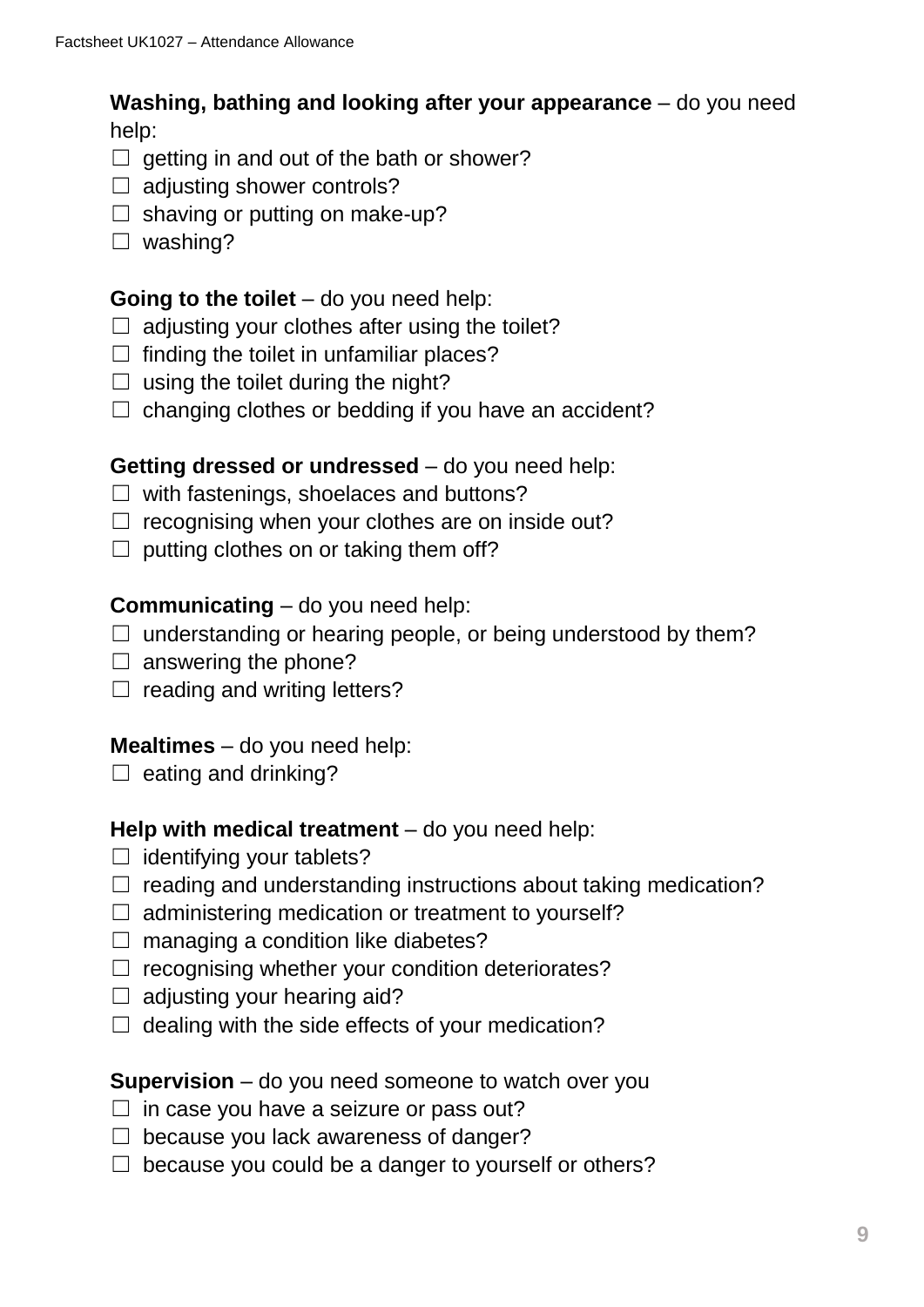- $\Box$  in case you get confused, forgetful or disorientated?
- $\Box$  to give you medication for angina or asthma attacks?
- $\Box$  to help calm you down during a panic attack?

### **Getting around indoors** – do you need help

- $\Box$  navigating stairs?
- $\Box$  getting up from a chair?
- $\Box$  getting in and out of bed?
- $\Box$  moving safely from room to room?

### Supporting information

You may have information about your health and the help you need from a number of different people. This might include:

- **In letters from your GP or consultant**
- your care plan from your local council or trust giving information about the help you need
- a report from your occupational therapist giving information about the equipment and adaptations you need
- $\bullet$  information from a Community Psychiatric Nurse
- **appointment letters**
- **Prescription lists.**

You can send this information with your application.

### If you are asked for more information

Once you have returned the form, the decision maker from the Department for Work and Pensions (DWP) may contact you, your doctor, or someone you mentioned on the form to ask for more information or to arrange for a doctor to visit you. In Northern Ireland this will be a decision maker from the Department for Communities (DfC).

If a doctor, appointed by the DWP or DfC, comes to visit you, your carer can be with you during the appointment. The doctor may want to examine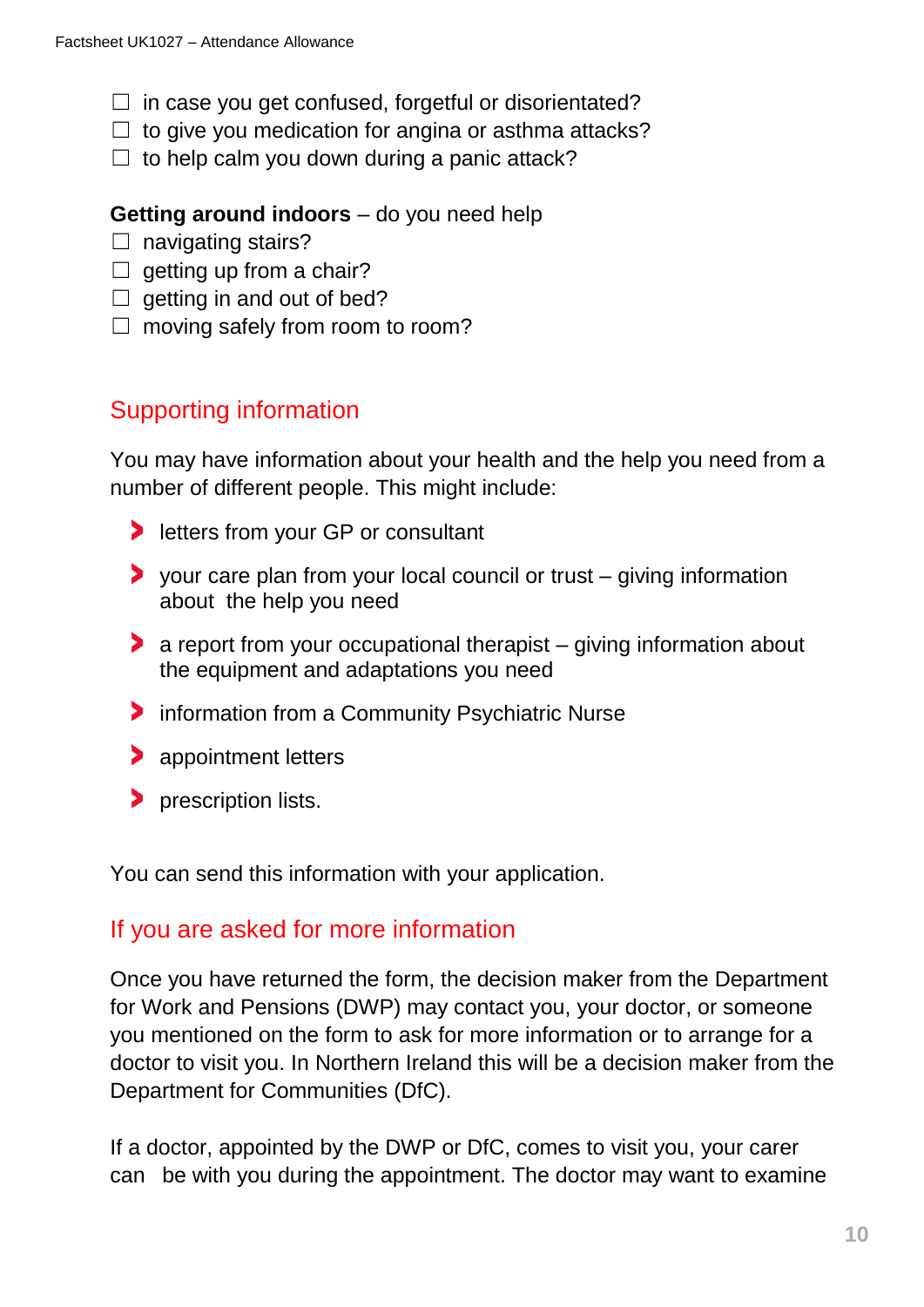you and ask further questions. It is a good idea to make a note beforehand of the things you want to tell the doctor about.

# **If you have a terminal illness**

Special rules allow people who are terminally ill to get help quickly. You are considered to be terminally ill if you have a progressive illness that is likely to limit your life expectancy to six months or less. It is impossible to say exactly how long someone will live and some people who receive Attendance Allowance under these rules live much longer than six months.

Under these special rules, you do not have to satisfy the qualifying period (ie that you have had the disability or been in ill health for at least six months). You also do not have to have been present in Great Britain for 104 out of the past 156 weeks before claiming – you only need to be present at the time of claiming.

If you are claiming Attendance Allowance under these rules, your claim should include a DS1500 form, which is available from your GP or consultant. You (or the person making the claim on your behalf) will be given a freepost address for the DS1500 when you make the claim over the phone.

You will not have to complete the part of the claim form that asks about your personal care or supervision needs, as you will automatically qualify for the higher rate of Attendance Allowance.

**Note:** Under the special rules, a claim can be made on behalf of a person without their permission. The letter about the money awarded won't mention special rules.

# **The decision**

You will receive a written decision on your claim that tells you what rates of benefit have been awarded and from what date.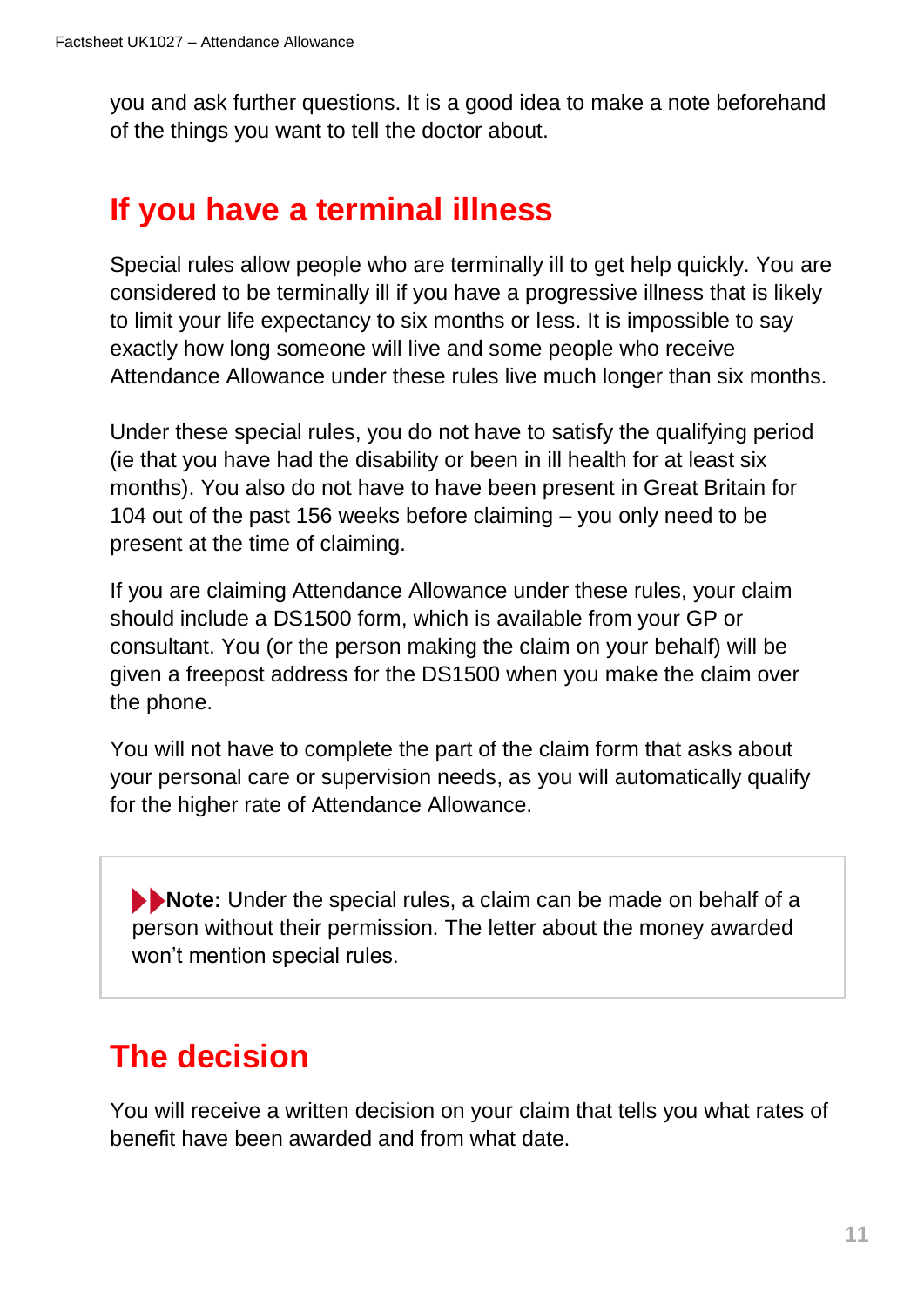Attendance Allowance can be awarded for a fixed period or for an indefinite period. If you are awarded the benefit for a fixed period, the decision will tell you when the period ends. A new claim form will be sent to you well before your award ends.

# **Challenging the decision**

If you are refused Attendance Allowance or it is awarded at a lower rate than you expected, you can ask the Department for Work and Pensions (DWP) (England, Wales and Scotland) or the Department for Communities (DfC) (Northern Ireland) to look at the decision again. You must do this before you appeal. This is called a mandatory reconsideration.

If you still disagree once they have done this, you must lodge an appeal with the Tribunal Service (England, Wales and Scotland) or the Appeal Service (TAS) (Northern Ireland) and attach a copy of the mandatory reconsideration notice with the appeal.

It is important to challenge a decision or get advice as quickly as possible because there are time limits that generally mean you must take action within one month. If you fall outside of this time limit then it may still be possible to challenge the decision. For more information about appealing a benefit decision, visit [carersuk.org/appealsguide](https://www.carersuk.org/help-and-advice/financial-support/help-with-benefits/challenging-a-benefit-decision)

# **What to do if your circumstances change**

If you are paid the lower rate of Attendance Allowance for either daytime or night-time needs and the help that you need increases so that you have both daytime and night-time needs, you can contact the DWP (or Disability and Carers Service in Northern Ireland) and ask for your case to be looked at again. You will be asked to complete a form giving details of how your needs have changed.

If you ask for an Attendance Allowance award to be looked at again there is always the risk that the award could be decreased rather than increased, therefore it is always best to get help from a local advice agency before you contact the DWP (or Disability and Carers Service in Northern Ireland). To find out more about advice agencies in your area, see the Further Help section.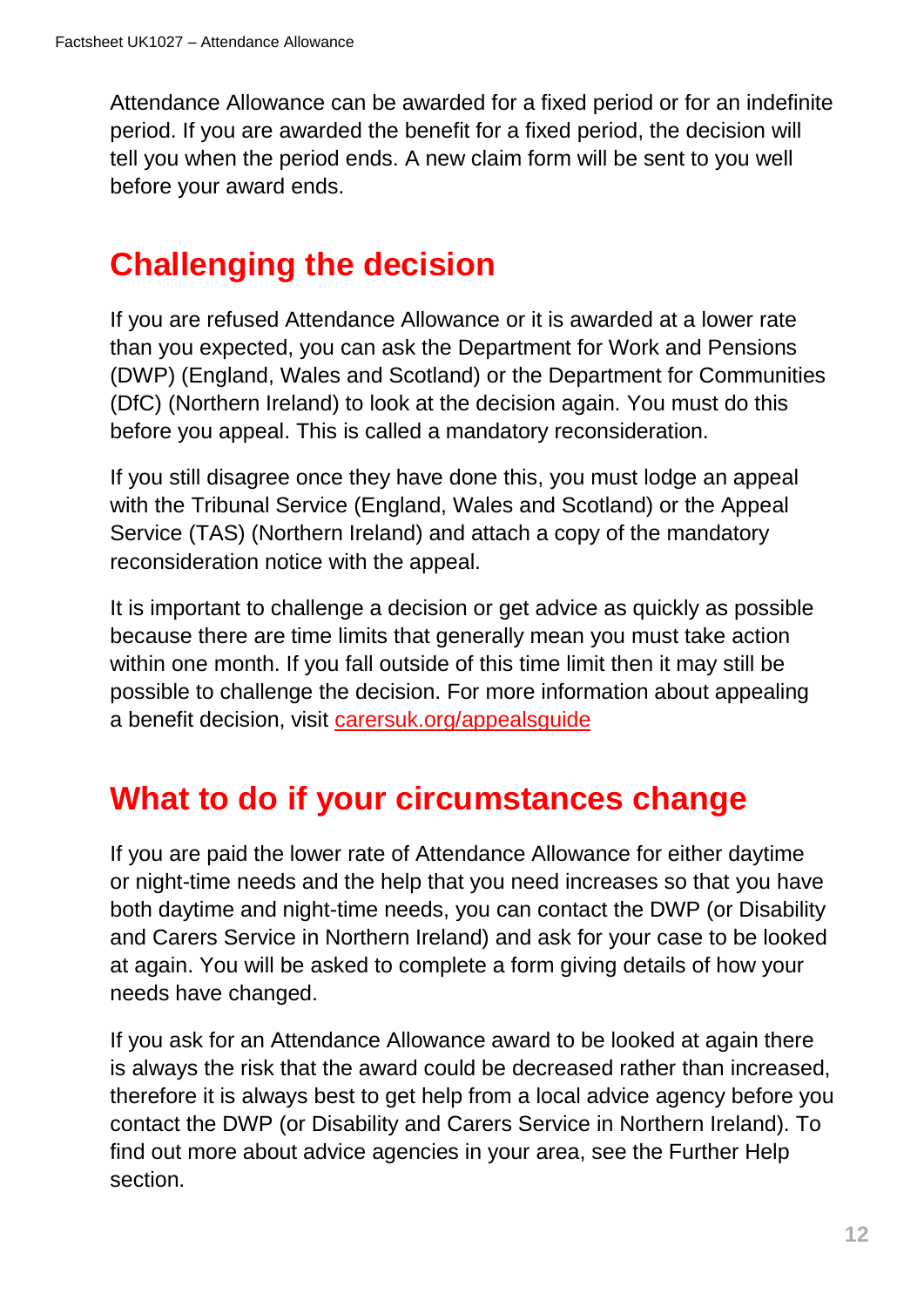### Going into hospital, a care home or a hospice

You or someone acting on your behalf should also tell the DWP (or Disability and Carers Service in Northern Ireland) if you have been admitted to a hospital, a care home or a hospice, as this may affect your benefit.

### **Going into hospital**

Attendance Allowance is not payable after the first 28 days in hospital.

### **Going into a care home**

Attendance Allowance is not payable after the first 28 days in a care home, unless you are completely self-funding.

Special rules apply if your council or trust is temporarily funding your stay in a care home while you sell your former home. Seek advice if you are in this situation. Attendance Allowance will continue to be paid if you are in a nursing home and the only help you get with your fees is an amount called the Registered Nursing Care Contribution from the NHS.

If you live in Scotland and receive free personal care towards residential care, your Attendance Allowance will stop after 28 days. To find out more about free personal care, contact Care Information Scotland on 0800 011 3200 or at [careinfoscotland.scot.](https://careinfoscotland.scot/)

### **The linking rule**

Any stays in hospital or a care home separated by 28 days or less are added together when working out when Attendance Allowance should stop.

### **Going into a hospice**

Attendance Allowance will generally still be payable if you are terminally ill and in a hospice.

# **Other help you might qualify for**

### Means-tested benefits and tax credits

If you are already receiving means-tested benefits or tax credits (such as Income Support, income related Employment and Support Allowance, income based Jobseekers Allowance, Pension Credit, Universal Credit,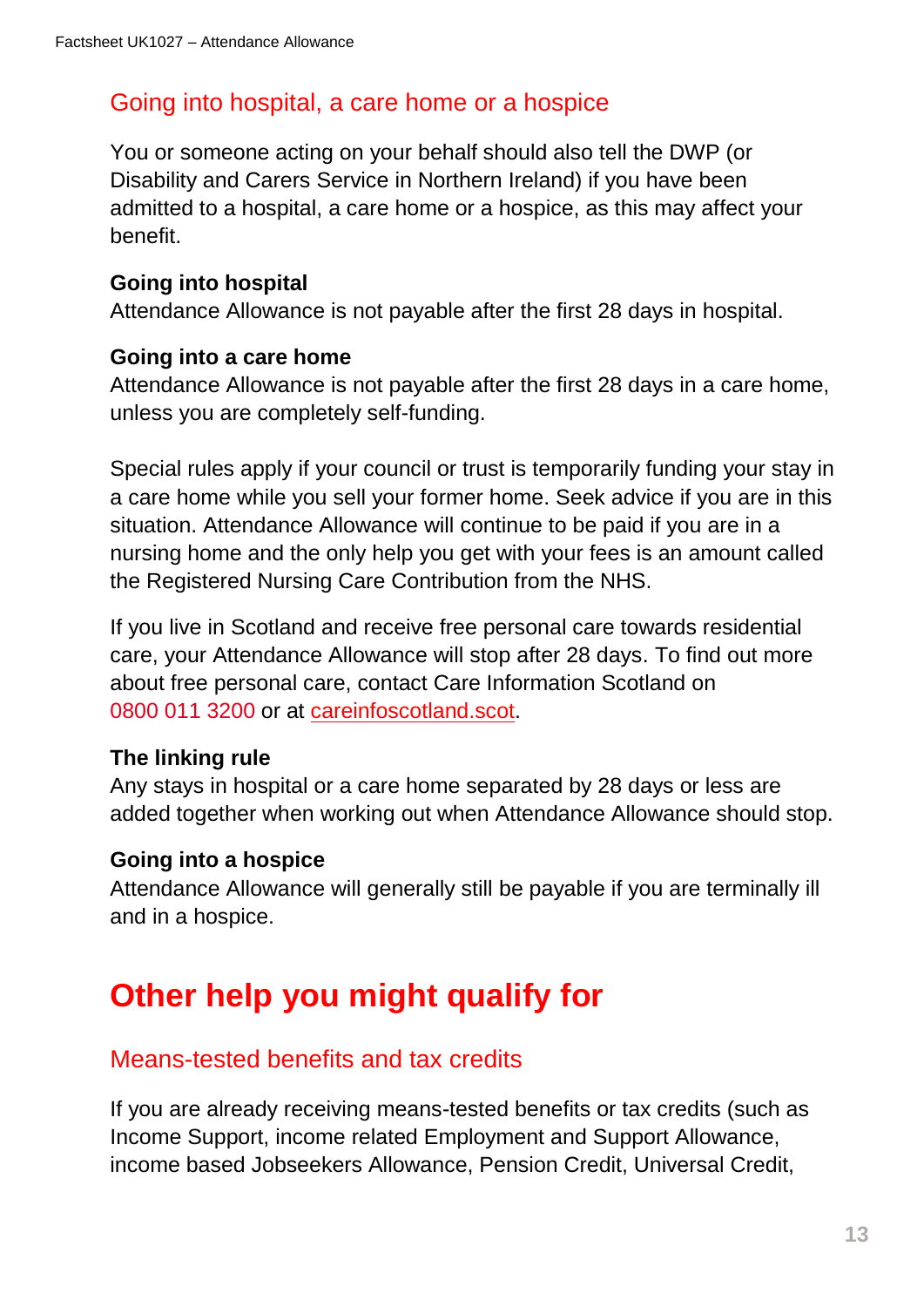Housing Benefit, Council Tax Reduction or Working Tax Credits) getting Attendance Allowance may mean that you become entitled to an increase in your benefits or tax credits.

If you're already receiving means-tested benefits or tax credits (or your partner is), notify all of the offices that pay them to you to let them know you are now getting Attendance Allowance. An award of Attendance Allowance can also mean that you become eligible for a means-tested benefit or tax credits for the first time. So, if you are awarded Attendance Allowance, it would be a good idea to get a benefits check.

Any deductions that are being made from means-tested benefits because other adults share your household, may be removed if you get Attendance Allowance. You can find out what benefits you are entitled to and how much you should be paid, by getting an online benefit check (see note below) or by contacting the Carers UK Helpline: [advice@carersuk.org](mailto:advice@carersuk.org) or the Carers NI advice line in Northern Ireland: [advice@carersni.org.](mailto:advice@carersni.org)

**Note:** You can get a personalised benefits check online, for example at: [benefits-calculator.turn2us.org.uk/AboutYou.](https://benefits-calculator.turn2us.org.uk/AboutYou) It will take about 20 minutes to complete.

These online tools are not suitable for everyone. Special rules apply to some groups of people, for example students, people under 18, people in permanent residential care, UK nationals who live abroad and people who are not British or Irish citizens.

# **Exemptions from the benefit cap**

Households will be exempt from the benefit cap if you/your partner are entitled to Attendance Allowance.

### Blue Badge Scheme

The blue badge scheme allows people with severe walking disabilities to park in parking restricted areas. For example, if you have a badge, you can park free and for any length of time at on-street parking meters and on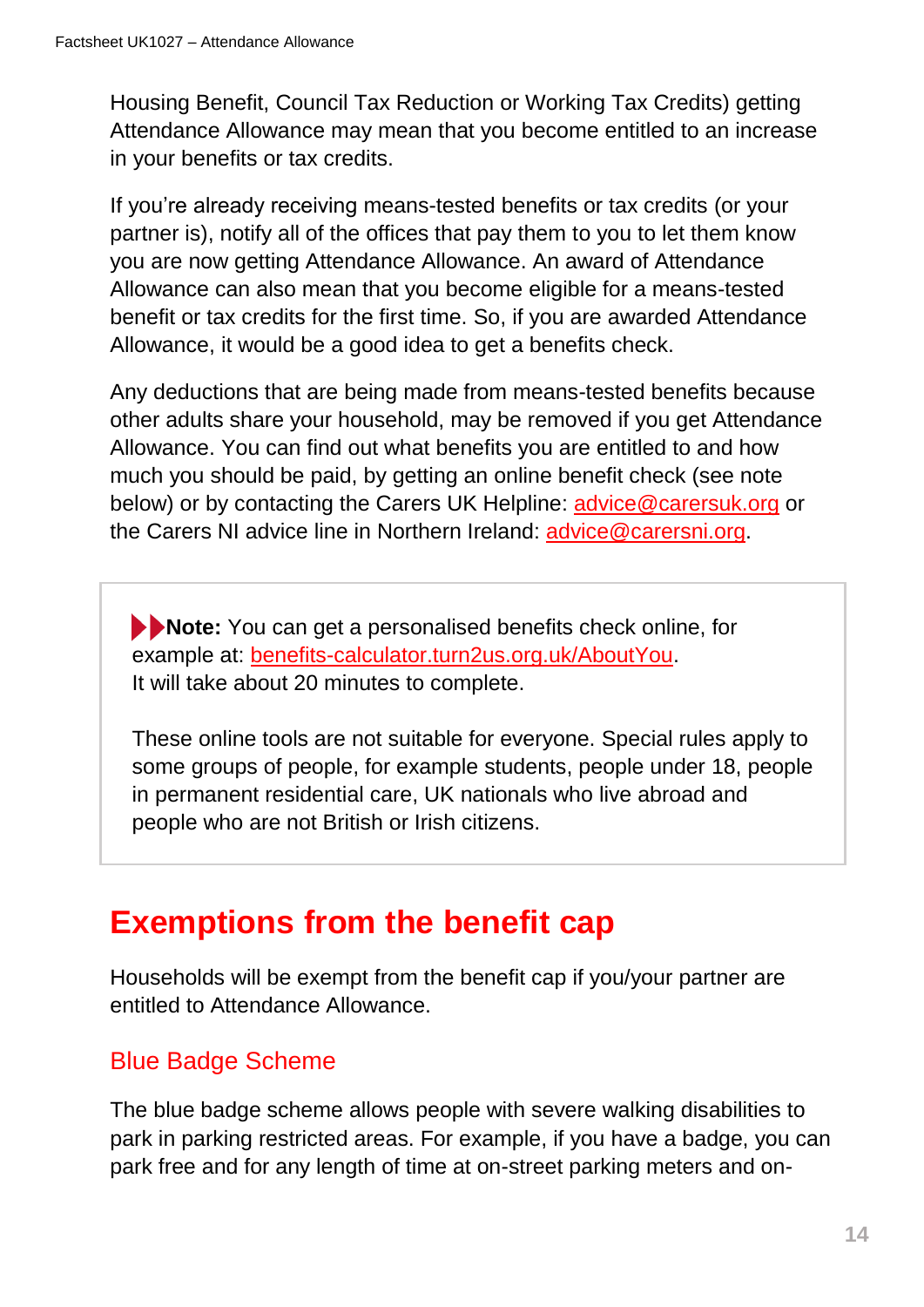street pay and display areas. There are some situations where you will automatically be eligible for a blue badge, which include if you:

- **are registered blind or as severely sight impaired**
- **P** receive the higher rate of the mobility component of the Disability Living Allowance (DLA)
- receive Personal Independence Payment because you can't walk more than 50 metres
- **P** receive the war pensioners' mobility supplement
- have been awarded a lump sum benefit from the Armed Forces Compensation scheme (tariffs 1 to 8) – you have also been certified as having a permanent or substantial disability which means you can't walk or find walking very difficult.

If none of these apply to you, you may still be eligible for a blue badge (subject to further assessment by your council or trust) if one of the following applies:

- You have a permanent or substantial disability that means you can't walk or find walking very difficult.
- You have severe upper limb disabilities in both arms, drive a motor vehicle and have difficulty using parking meters.
- (Scotland only) You are unable to walk or virtually unable to walk because of a temporary but substantial disability which is likely to last for at least 12 months but less than three years.
- (Scotland only) You have a mental condition that means you lack awareness about the danger of traffic when making journeys.

### Public transport concessions

If you live in England, Wales or Scotland and receive Attendance Allowance you may be able to purchase a Disabled Person's Railcard. For more information call 0345 605 0525 (textphone 0345 601 0132) or visit [disabledpersons-railcard.co.uk.](https://www.disabledpersons-railcard.co.uk/) If you live in Northern Ireland and are aged aged 60 or above, you may eligible for a SmartPass or Senior Citizens SmartPass. Contact Translink for more information on 028 9066 6630 or at [translink.co.uk.](http://www.translink.co.uk/)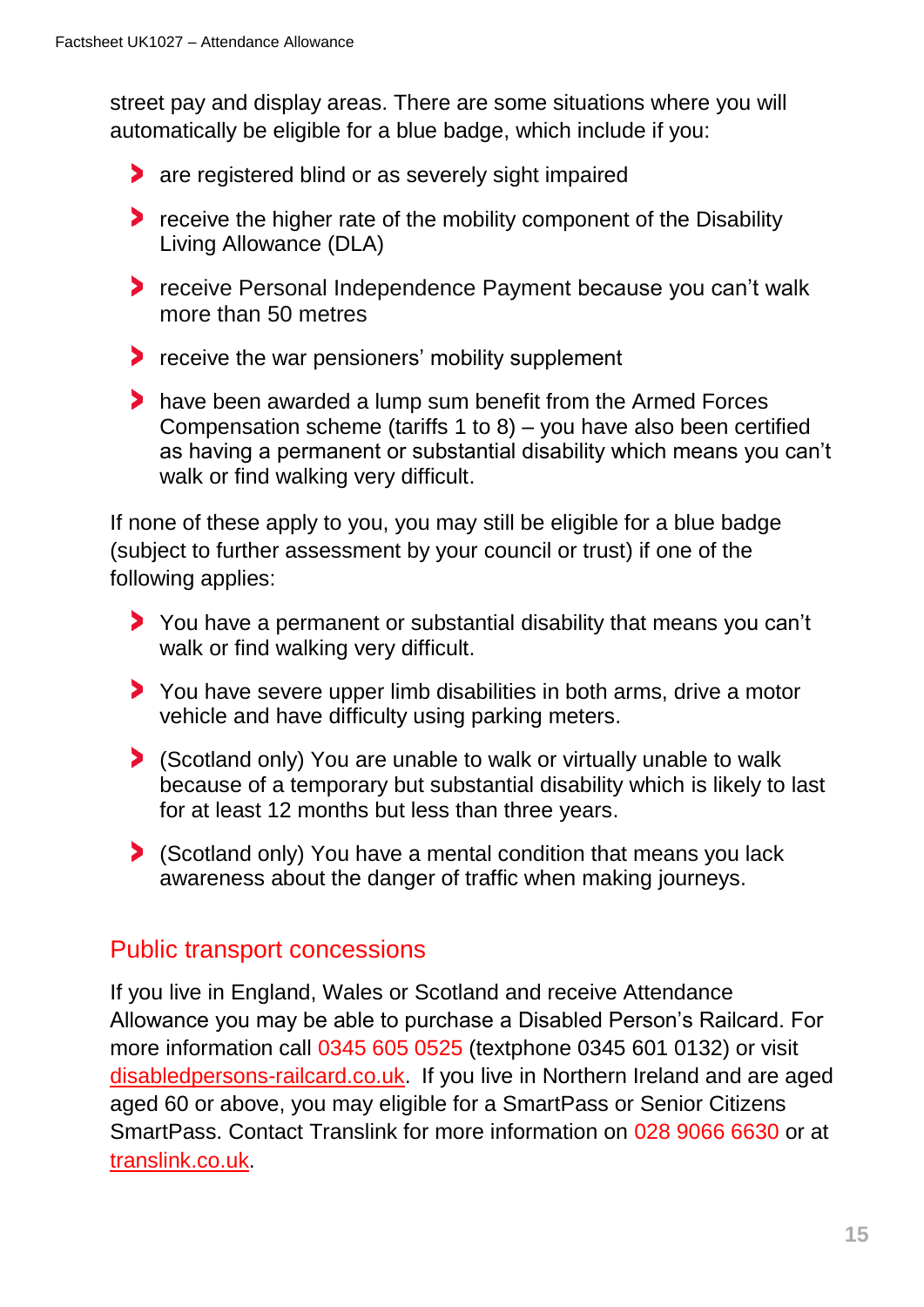If you live in England, Wales or Northern Ireland and are disabled you may qualify for free local bus travel, although this is not directly linked to whether or not you receive Attendance Allowance. Contact Translink, your council or trust for further information. If you live in Scotland and receive Attendance Allowance you will receive free bus travel. Find out more at [www.transport.gov.scot/concessionary-travel/60plus-or-disabled/](https://www.transport.gov.scot/concessionary-travel/60plus-or-disabled/)

### Companion entitlement (Scotland only)

If you receive Attendance Allowance, you will be eligible for a Companion Card, allowing a companion to travel with you for free. You should contact your council or visit Transport Scotland for further information: <https://www.transport.gov.scot/concessionary-travel/60plus-or-disabled/>

# **Residence and presence**

To satisfy the residence and presence tests you must meet both the following conditions:

- You must have been present in Great Britain (which for this purpose also includes Northern Ireland) for 104 weeks out of the 156 weeks before claiming (two out of the last three years).
- You must be habitually resident.

'Present' means physically present in Great Britain. Some people may be treated as being in Great Britain while abroad, eg members of the armed forces. The past presence test does not apply to people recognised as refugees and their families. Special rules apply to countries in the European Economic Area (EEA) and several others who Britain has agreements with. If you think this applies to you, you should seek advice. The AIRE Centre can provide advice on individual rights in Europe and can be contacted on 020 7831 4276 or by email at [info@airecentre.org.](mailto:info@airecentre.org)

The habitual residence test is a test to see if you normally live in the United Kingdom, the Channel Islands, the Republic of Ireland or the Isle of Man. It applies if you have been living abroad. Relevant factors are where you normally live, where you expect to live in future, your reasons for coming to this country, the length of time spent abroad before you came here, and any ties you still have with the country where you have come from.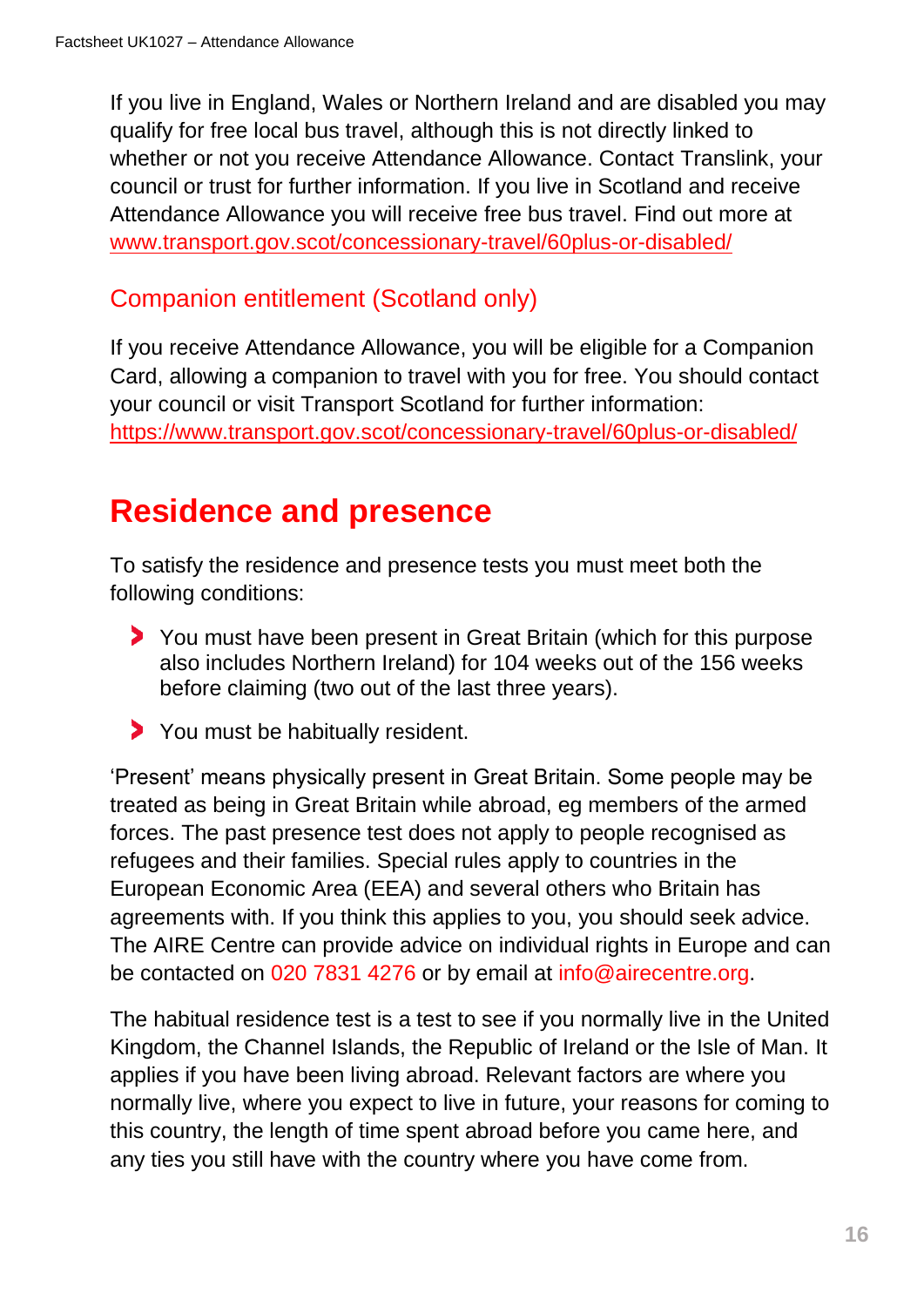# **Further help**

Our website contains a wealth of useful information on the financial and practical matters related to caring. Visit [www.carersuk.org/a](https://www.carersuk.org/)nd click on "Help and Advice" in the main menu. You can find details of your local carers organisation on our website at [www.carersuk.org/local-support](https://www.carersuk.org/help-and-advice/get-support/local-support/dorset-carers-hub)

For information and advice, contact the Carers UK Helpline on 0808 808 7777 or email [advice@carersuk.org.](file://///CUKFILE3/Group/A&I/Carer_Information/PLANNING%20for%20key%20factsheet%20and%20web%20page%20updates/2020/Factsheets%202020-21%20UPDATES/FINAL%20for%202020-21/Attendance%20Allowance%202020/advice@carersuk.org) If you live in Northern Ireland you can contact Carers Northern Ireland for advice on 028 9043 9843 or email [advice@carersni.org.](mailto:advice@carersni.org)

### Other organisations

### Age UK

A charity dedicated to helping everyone make the most of later life. w: www.ageuk.org.uk | t: 0800 055 6112 (*England*), 0800 022 3444 (*Wales*), 0800 124 4222 (*Scotland*), 0808 808 7575 (*Northern Ireland*)

### The Appeals Service Northern Ireland

The service that handles the appeals process for benefit decisions in Northern Ireland. w: www.nidirect.gov.uk/articles/appealing-against-abenefits-decision#toc-10

### Citizens Advice

Provides free, independent, confidential and impartial advice. *England, Wales, Scotland* & *Northern Ireland* w: [www.citizensadvice.org.uk](http://www.citizensadvice.org.uk/)

### HM Courts and Tribunals Service

To search for a court or tribunal in *England* or *Wales*, or a tribunal in *Scotland*. w: <https://courttribunalfinder.service.gov.uk/search/>

### Independent Case Examiner

A free complaints review service for people who have made complaints about their claim for benefits. *England, Wales, Scotland & Northern Ireland* w: www.ind-case-exam.org.uk | t: 0800 414 8529 (textphone: 18001 0800 414 8529)

#### NI Ombudsman

The government official responsible for dealing with complaints about state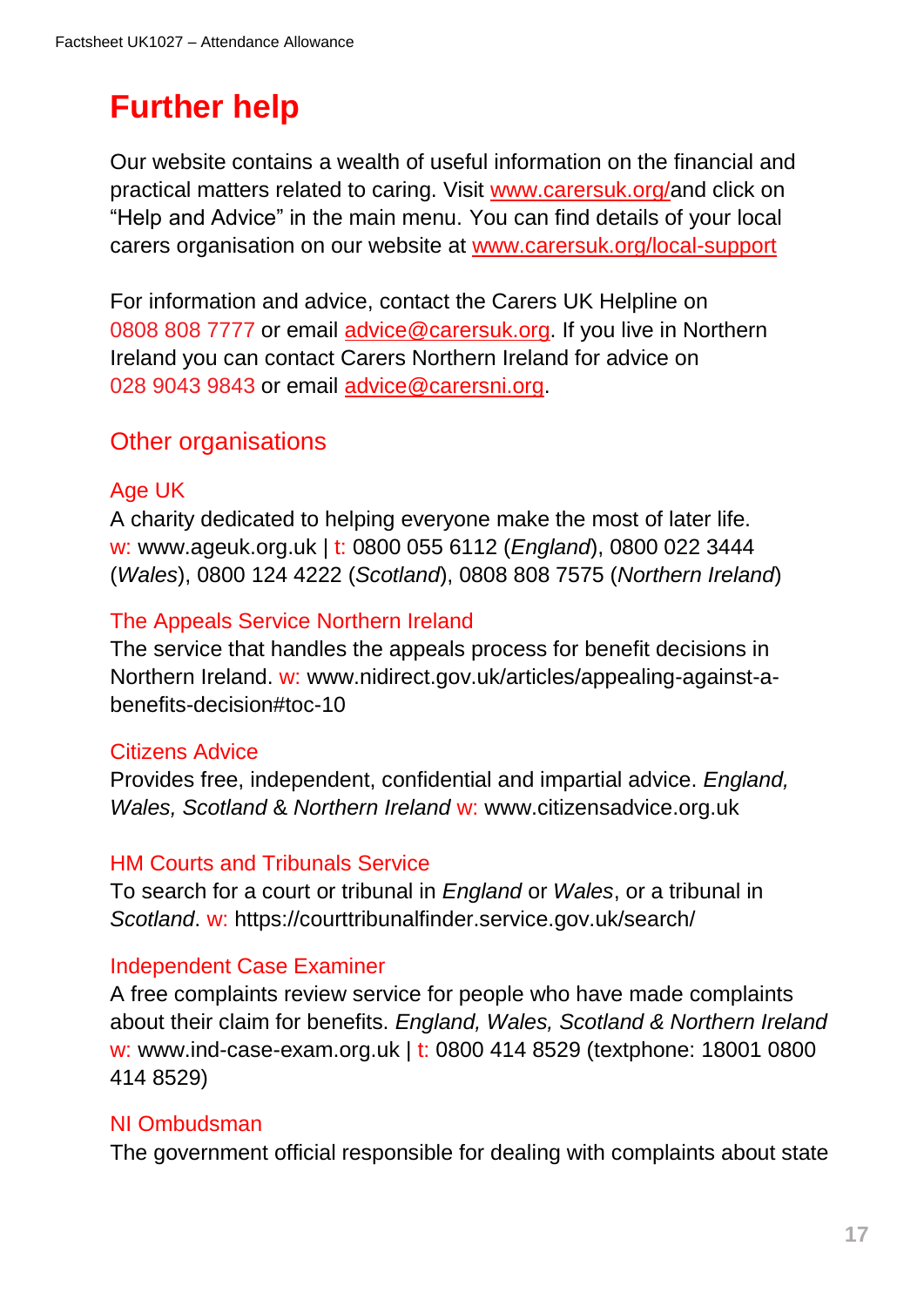#### services. *Northern Ireland*

w: https://nipso.org.uk/ t: 0800 343424 (textphone: 028 90897789)

#### Parliamentary and Health Service Ombudsman

The government official responsible for dealing with complaints about state services. *England, Wales & Scotland* w: www.ombudsman.org.uk | t: 0345 015 4033 (textphone: 0300 061 4298)

### Benefit helplines

Northern Ireland has three helplines for different purposes: *Benefit Enquiry Line* for general questions t: 0800 220 674 (textphone: 028 9031 1092) *Welfare Changes Helpline* for independent advice on benefits changes t: 0808 802 0020 *Make the Call* - to check you're not missing out on benefits t: 0800 232 1271

In Northern Ireland there is one contact for Attendance Allowance, Carer's Allowance and Disability Living Allowance, the Northern Ireland Disability and Carers Service: t: 0800 587 0912 (textphone: 0800 012 1574)

#### Attendance Allowance

*England, Wales & Scotland* t: 0800 731 0122 (textphone: 0800 731 0317)

#### Carer's Allowance Unit

*England, Wales & Scotland* t: 0800 731 0297 (textphone: 0800 731 0317)

#### Disability Living Allowance

*England, Wales & Scotland*

- If born on or before 8 April 1948: t: 0800 731 0122 (textphone: 0800 731 0317) or after 8 April 1948: t: 0800 121 4600 (textphone: 0800 121 4523)

For Jobseekers Allowance, Income Support and Employment and Support Allowance:

Jobcentre Plus *(England, Wales & Scotland)* New claims t: 0800 055 6688 (textphone: 0800 023 4888) Existing claims t: 0800 169 0310 (textphone: 0800 169 0314)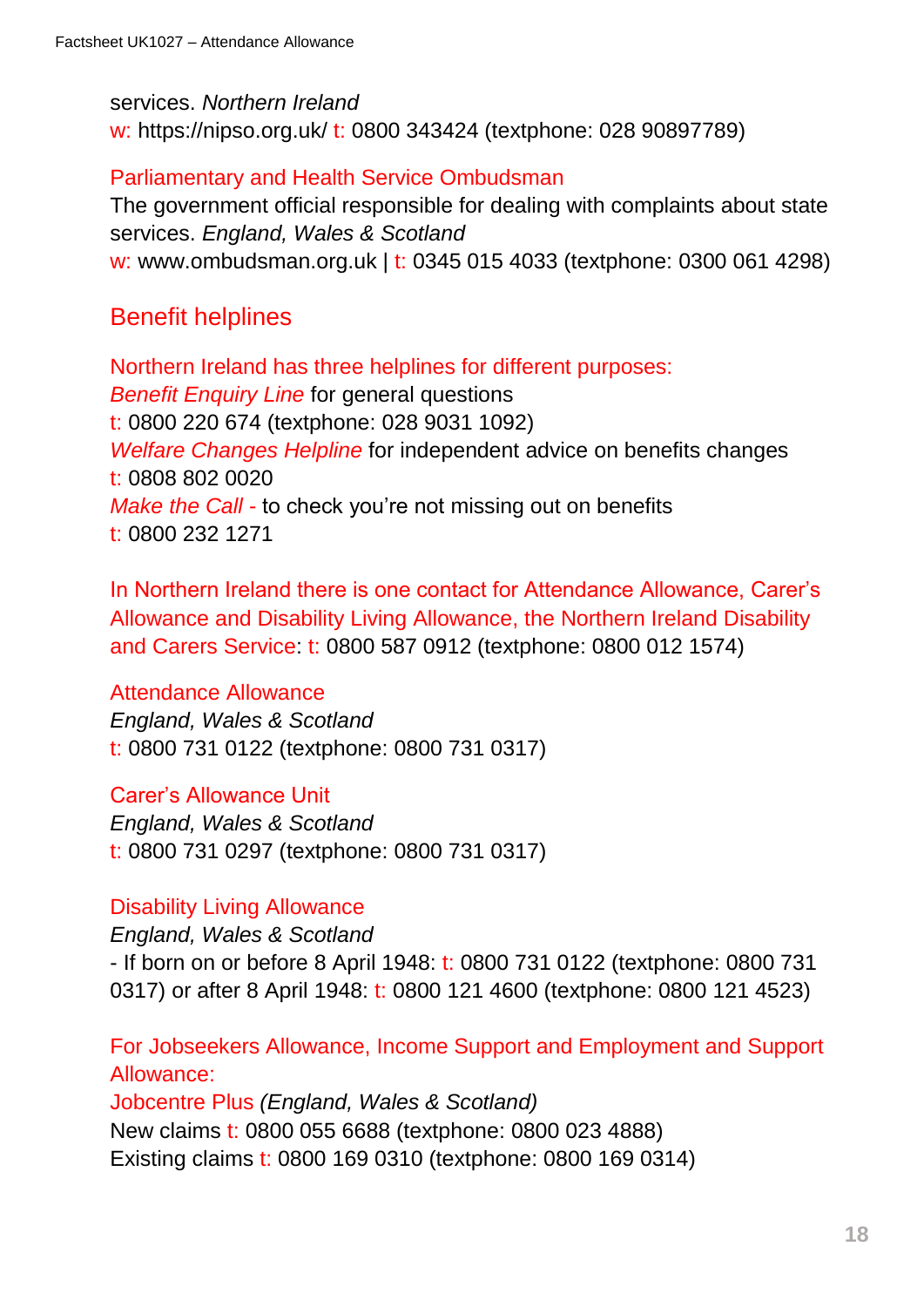#### Social Security or Jobs & Benefits Office *(Northern Ireland)*

Details of local offices: w: [www.nidirect.gov.uk/contacts/jobs-benefits](http://www.nidirect.gov.uk/contacts/jobs-benefits-offices)[offices.](http://www.nidirect.gov.uk/contacts/jobs-benefits-offices) New ESA claims t: 0800 085 6318 (textphone: 0800 328 3419) Existing claims t: 0800 587 1377 (textphone: 0800 328 3419)

#### Pension Credit and Pension Service

*England, Wales & Scotland* New claims t: 0800 731 7898 (textphone: 0800 731 7339) Existing claims: t: 0800 731 0469 (textphone: 0800 731 0464) *Northern Ireland* New claims (Pension Credit) t: 0808 100 6165 (textphone: 0800 587 0892) Existing claims (Pension Credit) t: 0800 587 0892 New claims (State Pension) t: 0808 100 2658 Existing claims (State Pension) t: 0800 587 0892 (textphone: 0808 100 21 98)

### Personal Independence Payment

*England, Wales & Scotland* New claims t: 0800 917 2222 (textphone: 0800 917 7777) Enquiry line t: 0800 121 4433 (textphone: 0800 121 4493) *Northern Ireland* New claims t: 0800 012 1573 (textphone: 0800 012 1574) Enquiry line t: 0800 587 0932 (textphone: 0800 587 0937)

### Tax Credits

*England, Wales, Scotland & Northern Ireland* t: 0345 300 3900 (textphone: 0345 300 3909)

### Universal Credit Helpline

*England, Wales & Scotland* t: 0800 328 9344 (textphone: 0800 328 1344) *Northern Ireland* t: 0800 012 1331 (textphone: 0800 012 1441)

Note for Scotland: By the end of 2020, [Social Security Scotland](https://www.socialsecurity.gov.scot/) will be open to new claims only for Disability Assistance for Older People which will replace Attendance Allowance. More details will be available at: [www.carersuk.org/scotland](https://www.carersuk.org/scotland)